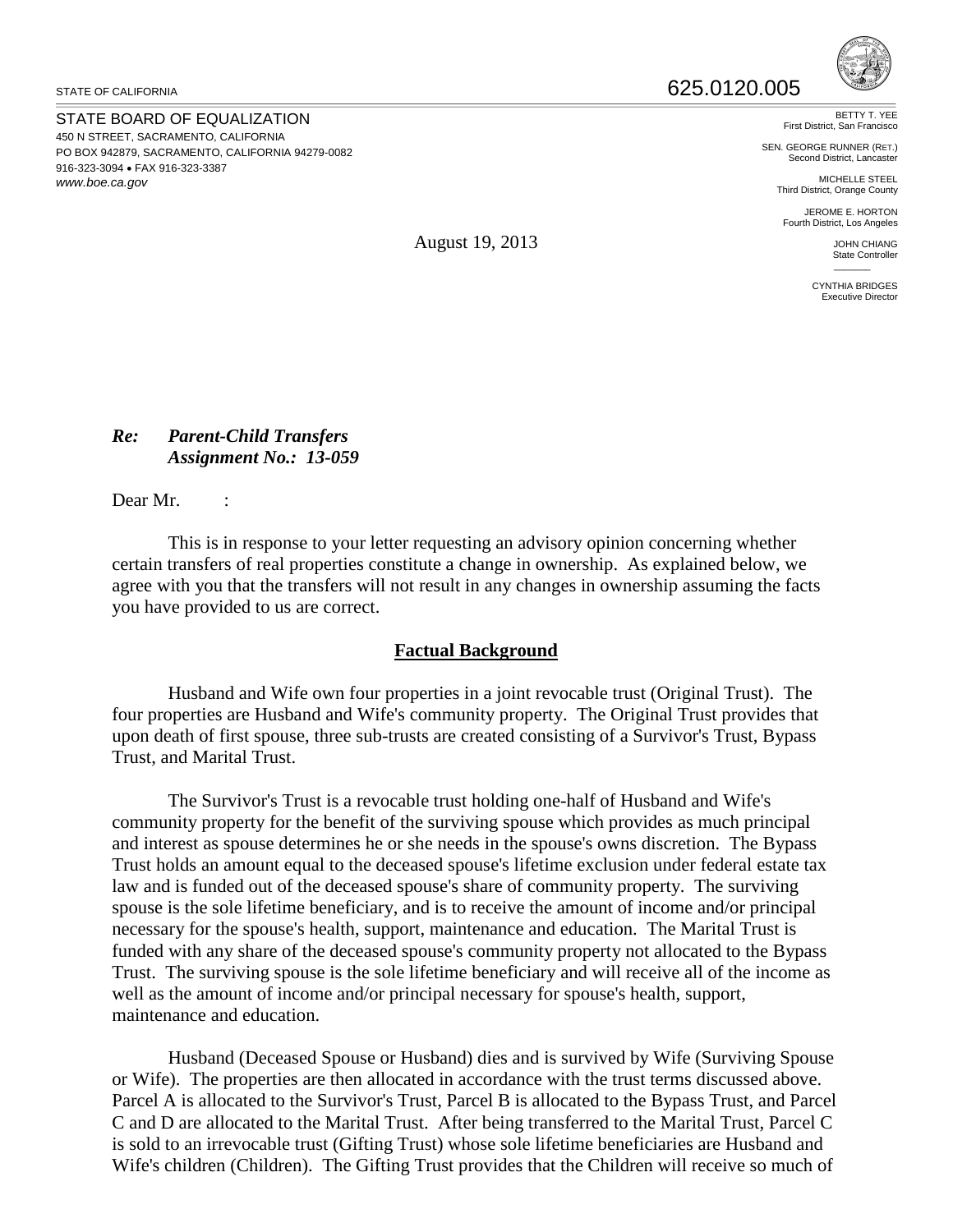the income and principal necessary for their health, support, maintenance, and education. Upon the death of Surviving Spouse, Parcel D will be distributed from the Marital Trust to the Children in separate trusts with each trust having a child as its sole income and principal beneficiary during each child's lifetime.

#### **Law & Analysis**

Revenue and Taxation Code<sup>[1](#page-1-0)</sup> section 60 provides that a change in ownership is "a transfer of a present interest in real property, including the beneficial use thereof, the value of which is substantially equal to the value of the fee interest." Section 61, subdivision (h) provides that change in ownership includes "[a]ny interests in real property that vest in persons other than the trustor (or, pursuant to Section 63, his or her spouse) when a revocable trust becomes irrevocable."

Section 61, subdivision (g) provides that a change in ownership includes:

Any vesting of the right to possession or enjoyment of a remainder or reversionary interest that occurs upon the termination of a life estate or other similar precedent property interest, except as provided in subdivision (d) of Section 62 and in Section 63.

As explained below, changes in ownership may occur upon both the creation and termination of life estates (upon the transfer to the life tenant and again upon transfer to the remainderpersons), unless an exclusion applies. Subdivision (a) of Property Tax Rule<sup>[2](#page-1-1)</sup> (Rule) 462.060, which interprets and implements section 61, subdivision (g), provides that:

The creation of a life estate in property is a change in ownership at the time of transfer unless the instrument creating the life estate reserves such estate in the transferor or the transferor's spouse. However, the subsequent transfer of such life estate by the transferor or the transferor's spouse to a third party is a change in ownership. Upon termination of such a reserved life estate, the vesting of a right to possession or enjoyment of a remainderman (other than the transferor or the transferor's spouse) is a change in ownership.

Upon termination of a life estate at the death of the life tenant, there occurs a vesting of the remainder. The grantor of a life estate and the remainder that vests upon the termination of that estate is considered the transferor of both interests for change in ownership purposes unless the life tenant holds a general power of appointment.<sup>[3](#page-1-2)</sup> However, where the life tenant transfers her life estate prior to her death, Property Tax Annotation<sup>[4](#page-1-3)</sup> (Annotation) 220.0372 (4/13/1992) clarifies that the transfer of a life estate by the life tenant during his or her lifetime is considered to be a transfer by the life tenant rather than the grantor of the remainder interest.

 $<sup>1</sup>$  All section references are to the Revenue and Taxation Code unless otherwise specified.</sup>

<span id="page-1-1"></span><span id="page-1-0"></span><sup>&</sup>lt;sup>2</sup> All references to Property Tax Rules or Rules are to title 18 of the California Code of Regulations.<br><sup>3</sup> See Property Tax Annotation 220.0372.010 (3/6/2006).<br><sup>4</sup> Property tax annotations are summaries of the conclusio

<span id="page-1-2"></span>

<span id="page-1-3"></span>Equalization counsel published in the State Board of Equalization's Property Tax Law Guide. (See Cal. Code Regs., tit. 18, § 5700 for more information regarding annotations.)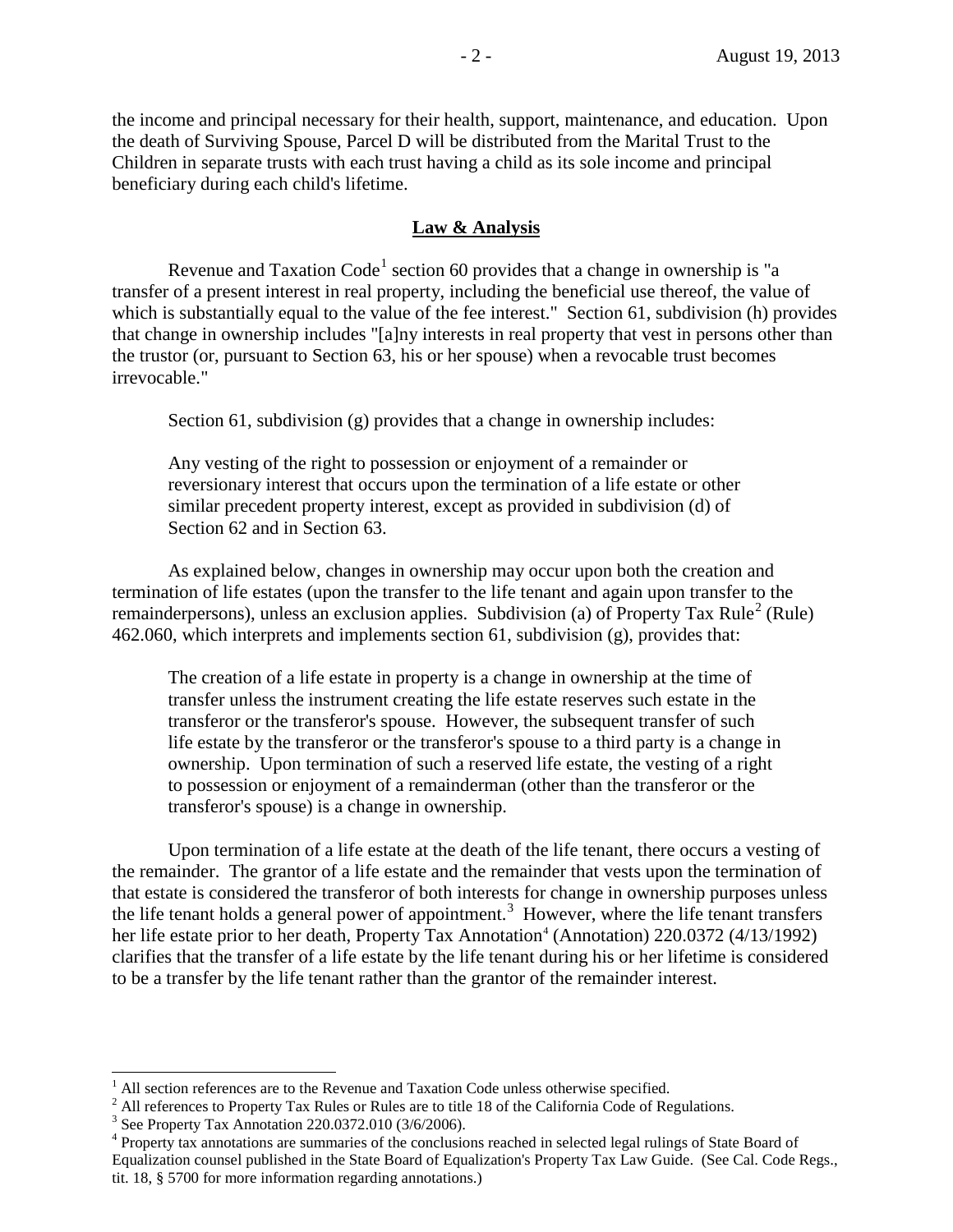As relevant herein, section 63, provides that a change in ownership does not include any interspousal transfer, including, but not limited to:

(a) Transfers to a trustee for the beneficial use of a spouse, or the surviving spouse of a deceased transferor, or by a trustee of such a trust to the spouse of the trustor;

(b) Transfers which take effect upon the death of a spouse.

Additionally, section 63.1 excludes from a change in ownership specified purchases or transfers of real property between parents and their children for which a valid and timely claim is filed. Section 63.1, subdivision (c)(9) specifically provides that "'Transfer' includes, and is not limited to, any transfer of the present beneficial ownership of property from an eligible transferor to an eligible transferee through the medium of an inter vivos or testamentary trust."

### **Survivor Trust**

After Husband's death, the transfer of Parcel A from the Original Trust to the Survivor's Trust is excluded from change in ownership. Pursuant to section 62, subdivision (d) and Rule 462.160, subdivision (b)(2), transfers by a trustee of a revocable trust to a trustor or a trustor's spouse are excluded from change in ownership. Here, Wife was a trustor of the Original Trust and the sole present beneficiary of the Survivor's Trust so her interest in Parcel A did not change ownership. Further, Husband's interest in Parcel A passed to Wife, his spouse, and was also excluded from change in ownership.

# **Bypass Trust**

Upon the death of Husband, the transfer of Parcel B from the Original Trust to the Bypass Trust creates a life estate in Wife which is a change in ownership unless an exclusion applies. (Rule 462.060, subd. (a).) Here, the transfer is a transfer between spouses and is therefore excluded from change in ownership pursuant to section 63, subdivisions (a) and (b). As stated above, Parcel B was allocated to the Bypass Trust which is for the benefit of Wife during her lifetime with the remainder to Children. At Husband's death, a remainder interest in Parcel B was created for Children. At Wife's death the remainder will vest in the Children and that transfer will be eligible for the parent-child exclusion under section 63.1. As well, because Parcel B had been a community property asset before its transfer into the Original Trust, and had been owned by both Husband and Wife, Husband and Wife will both be considered transferors of Parcel B for purposes of the parent-child exclusion.<sup>[5](#page-2-0)</sup> (Back up letter to Annotation 625.0120 (9/30/1993.)

# **Marital Trust**

Upon Husband's death, Parcels C and D are transferred to the Martial Trust.<sup>[6](#page-2-1)</sup> Wife is the sole beneficiary of the Marital Trust for her lifetime, with a remainder to the Children. Again this transfer constitutes a transfer between spouses and is therefore excluded from change in ownership pursuant to section 63, subdivisions (a) and (b).

<span id="page-2-0"></span><sup>&</sup>lt;sup>5</sup> We note that you state that the Bypass Trust was to be funded by Husband's portion of the community property. However, the entirety of Parcel B, including Wife's community property interest, was allocated to the Bypass Trust. We assume the trustee had the discretion to make such an allocation.<br><sup>6</sup> Again, we assume that the trustee had the discretion to make this allocation.

<span id="page-2-1"></span>